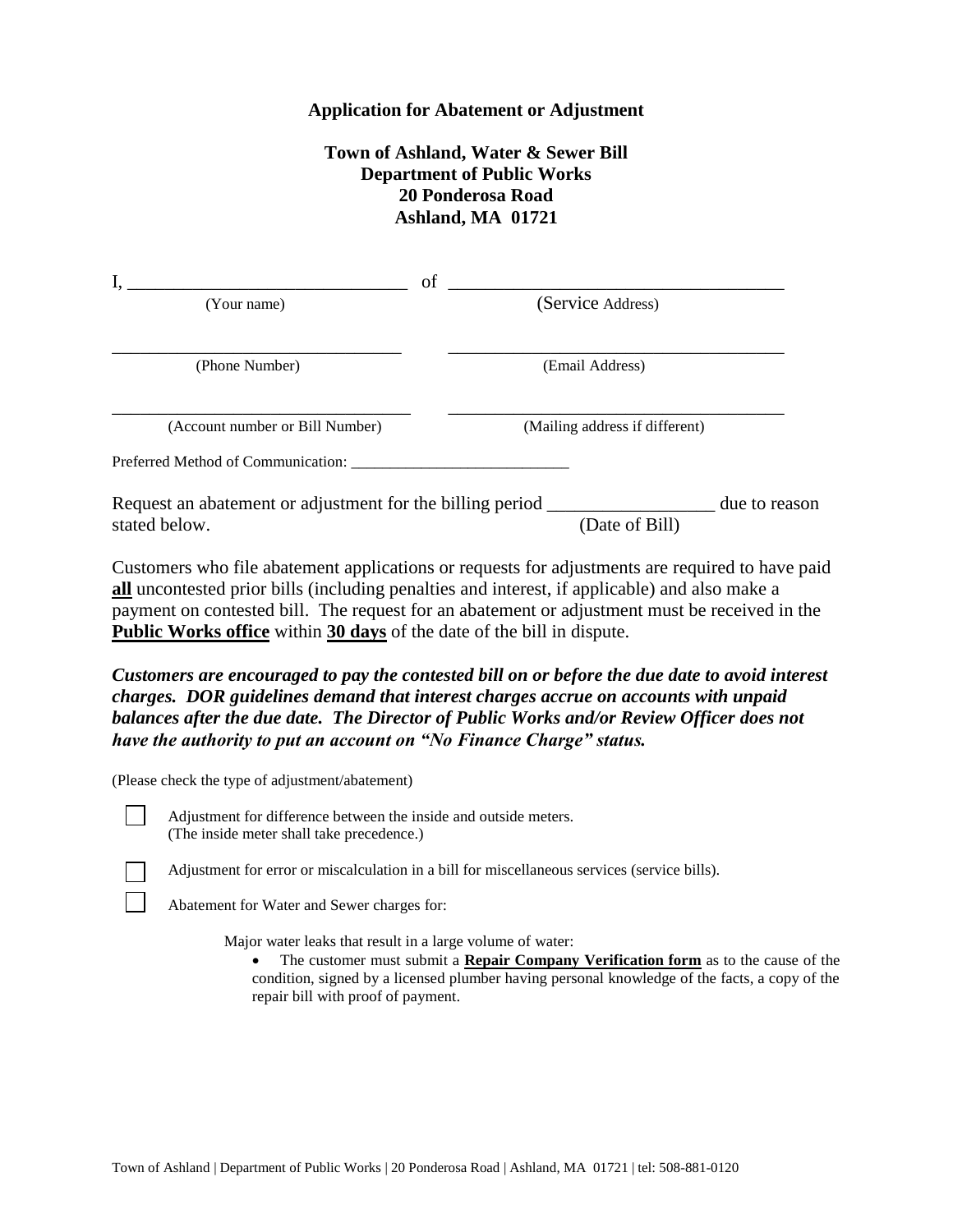Adjustment for Sewer Charges only:

Initial filling for a brand new pool or complete re-filling due to repair for a swimming pool. *\*This adjustment does not apply to seasonal refilling or topping off.*

New pool:

- Initial filling pertains to a brand new pool being installed.
- The customer must submit an abatement application, the capacity of the pool and size, date the pool was installed and date of the water bill reflecting the initial filling.
- A copy of the invoice from the pool company with verification of payment, if professionally installed. If installed by owner, a copy of store invoice with proof of payment.
- A request for an adjustment must be made **within 30 days** of the date of the bill in dispute on which the charge is made. There must be an approved pool permit on file with the Building Department.

Repair to existing pool:

- Complete refilling pertains to the pool being damaged, and needs to be emptied to be repaired.
- The customer must submit an abatement application, repair company verification with the capacity of the pool, type of repair performed and date of the bill in which the refilling of the pool occurred and a copy of the service repair bill from the repair company with verification of payment.
- A request for an adjustment must be made **within 30 days** of the date of the bill in dispute on which the charge is made. There must an approved pool permit on file with the Building Department.

\_\_\_\_\_\_\_\_\_\_\_\_\_\_\_\_\_\_\_\_\_\_\_\_\_\_\_\_\_\_\_\_\_\_\_\_\_\_\_\_\_\_\_\_\_\_\_\_\_\_\_\_\_\_\_\_\_\_\_\_\_\_\_\_\_\_\_\_\_\_\_\_\_\_\_\_\_\_\_\_\_\_\_\_

\_\_\_\_\_\_\_\_\_\_\_\_\_\_\_\_\_\_\_\_\_\_\_\_\_\_\_\_\_\_\_\_\_\_\_\_\_\_\_\_\_\_\_\_\_\_\_\_\_\_\_\_\_\_\_\_\_\_\_\_\_\_\_\_\_\_\_\_\_\_\_\_\_\_\_\_\_\_\_\_\_\_\_\_\_

Abatement/ adjustment for the following reason:

Other information to support this application (Please attach additional sheets if necessary)

| Please attach any other supporting documentation. |  |
|---------------------------------------------------|--|